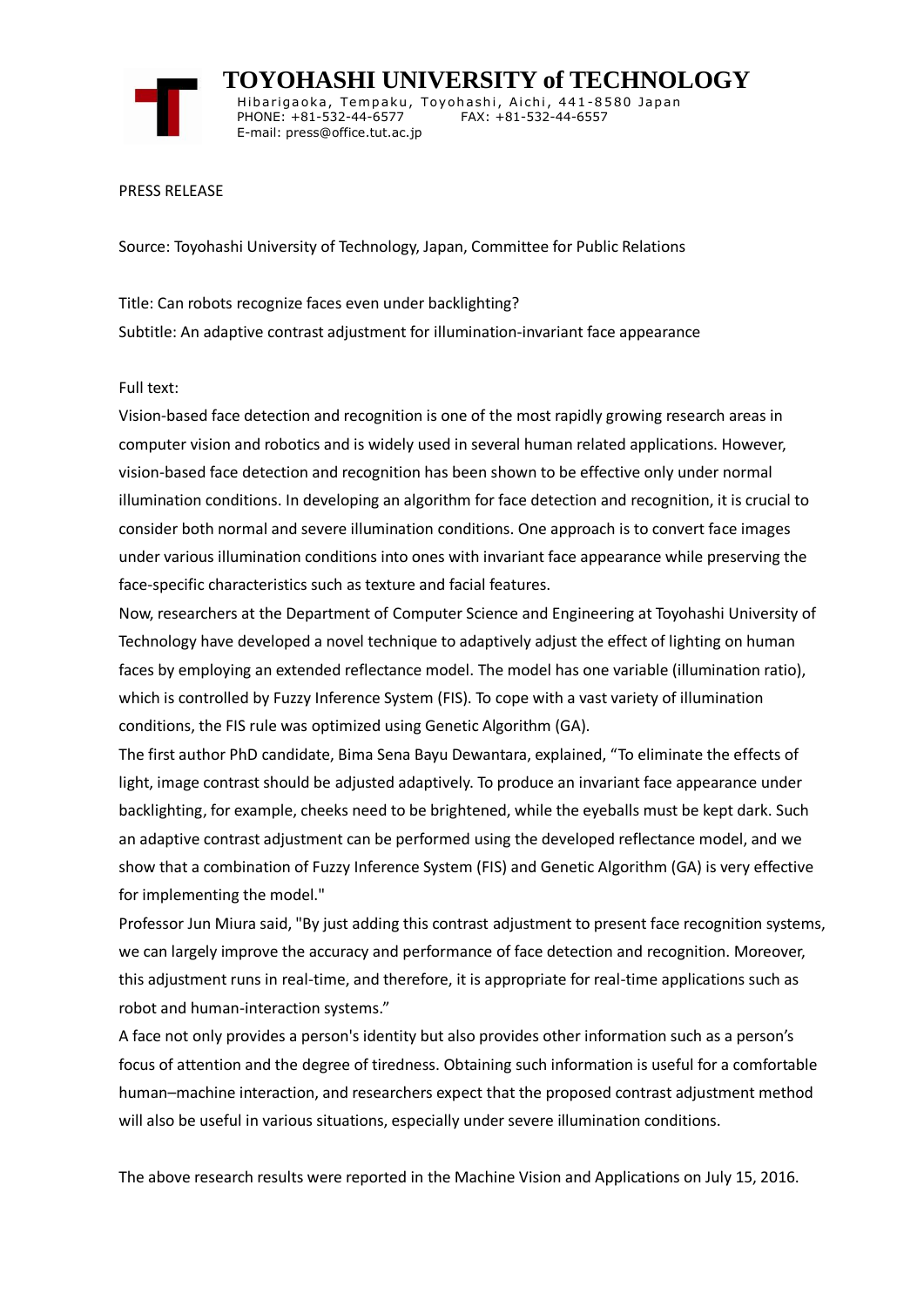

 **TOYOHASHI UNIVERSITY of TECHNOLOGY** Hibarigaoka, Tempaku, Toyohashi, Aichi, 441-8580 Japan PHONE: +81-532-44-6577 FAX: +81-532-44-6557 E-mail: press@office.tut.ac.jp

Funding agency:

This study was partly supported by a Grant-in-Aid for Scientific Research No. 25280093 by JSPS, Japan.

Reference:

Bima Sena Bayu Dewantara and Jun Miura (2016). OptiFuzz: A robust illumination invariant face recognition and its implementation, Machine Vision and Applications, DOI: 10.1007/s00138-016-0790-6.

Further information

Toyohashi University of Technology 1-1 Hibarigaoka, Tempaku, Toyohashi, Aichi Prefecture, 441-8580, JAPAN Inquiries: Committee for Public Relations E-mail: press@office.tut.ac.jp

Toyohashi University of Technology founded in 1976 as a National University of Japan is a research institute in the fields of mechanical engineering, advanced electronics, information sciences, life sciences, and architecture.

Website[: http://www.tut.ac.jp/english/](https://www.tut.ac.jp/english/)

Figure 1:



Caption: Result of the illumination invariant face processing using Yale B Extended database: input images (top) and processed images (bottom).